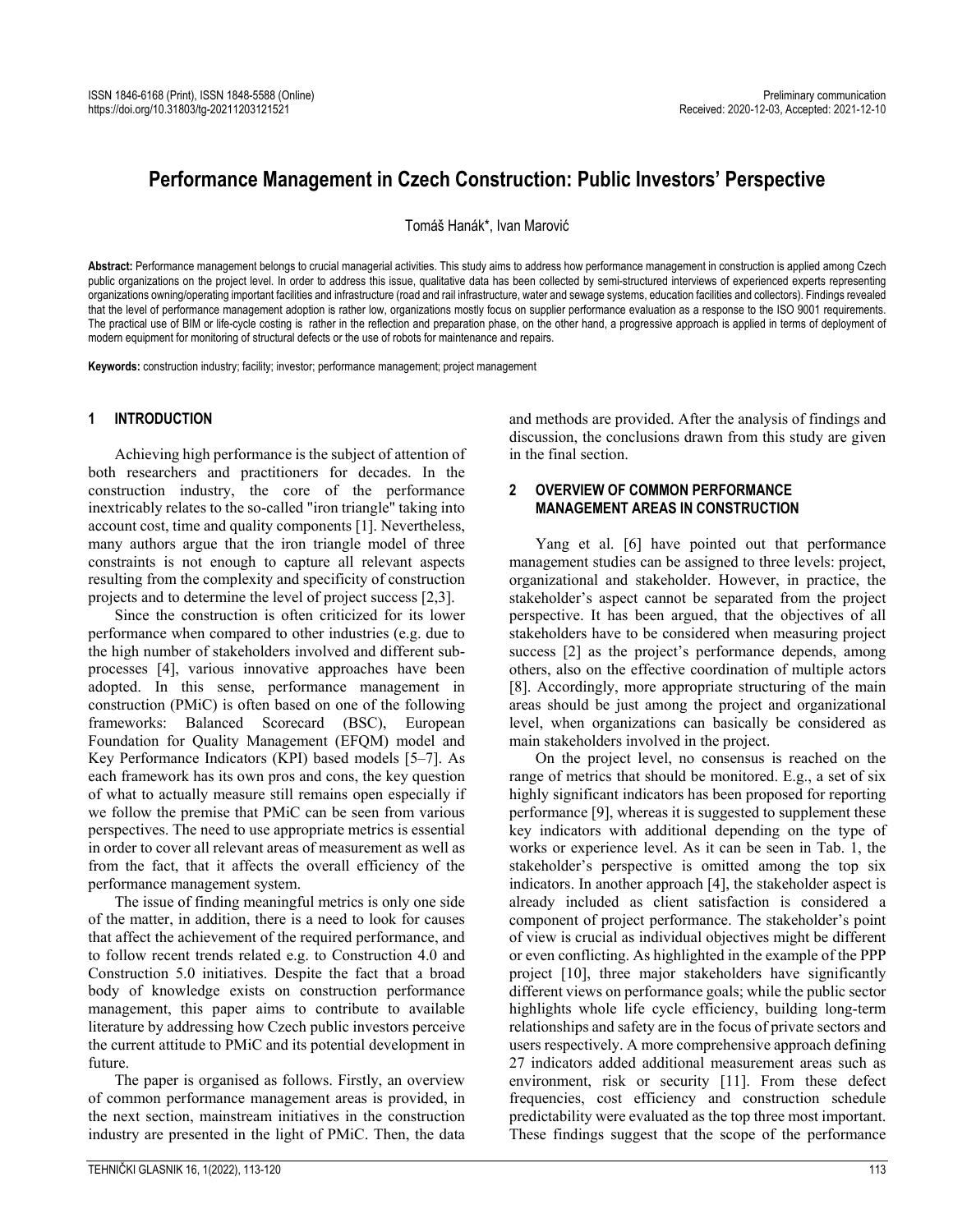measurement should be quite extensive in terms of the number of monitored areas, but still based on the iron triangle approach.

| Table 1 Examples of PMIC on project level metrics |                                                                  |  |  |  |
|---------------------------------------------------|------------------------------------------------------------------|--|--|--|
| Ref.                                              | Recommended performance areas/metrics                            |  |  |  |
| [9]                                               | Quality Control, On-Time Completion, Cost, Safety, \$/Unit, and  |  |  |  |
|                                                   | Units/MHR                                                        |  |  |  |
| [4]                                               | Time, cost, quality, safety, client satisfaction                 |  |  |  |
| $\lceil 2 \rceil$                                 | Budget performance, schedule performance, client satisfaction,   |  |  |  |
|                                                   | functionality, contractor satisfaction, project manager/team     |  |  |  |
|                                                   | satisfaction                                                     |  |  |  |
| $[11]$                                            | Cost, time, quality, safety, environment, productivity, risk     |  |  |  |
|                                                   | containment, security                                            |  |  |  |
| [12]                                              | Cost deviation, schedule deviation, accident frequency, accident |  |  |  |
|                                                   | gravity, planning effectiveness, constraint release, quality,    |  |  |  |
|                                                   | productivity, contract bid change                                |  |  |  |
| $[13]$                                            | Construction cost, construction time, predictability of cost and |  |  |  |
|                                                   | time and client satisfaction                                     |  |  |  |
|                                                   | Integration, scope, time, cost, quality, human resource,         |  |  |  |
| $[14]$                                            | communications, risk, procurement, stakeholder, safety,          |  |  |  |
|                                                   | environmental, financial, and claim management                   |  |  |  |

Much of the traditional construction management literature recognizes the importance of cost and time overruns. In this relation, the predictability of cost and time as proposed by [13] becomes crucial and therefore this aspect should be considered within the performance. The predictability can be viewed as a challenging issue due to the fact that time/cost overruns might be caused by numerous variables such as inadequate planning, design changes, an increase of material costs, poor supervision, lack of skilled professionals, unforeseen ground conditions or poor contract administration [15–17]. Obviously, more precise cost estimations (in terms of the bill of costs) are at disposal when detailed project documentation is available [18], whereas preliminary estimations in the design phase are quite inaccurate if no advanced approach tools are used [19–21]. Furthermore, costs issues related to the project can be improved by the use of cost-optimal construction scheduling approaches [22].

On the organizational level, the focus does not lie on individual projects, but the company/institution as a whole. Apart from profit, iron triangle organizational performance metrics have been proposed [23], assessing e.g. percentage of the projects being delivered on/under budget in a given period. Performance management framework based on Balance Scorecard perspectives (financial, customer, internal business process and learning and growth) has been proposed by [24] with an accent to the periodical estimation of the performance score. This approach has been further developed into particular indicators [25]. While [13] reports safety, profitability and productivity being company performance indicators, a more comprehensive set of 20 performance attributes and related measurement methods was designed [26]. The authors of this study argue that the rapidly changing environment of the construction industry requires the use of non-traditional performance criteria because high financial performance alone is not enough to achieve the required overall organizational performance.

Generally used performance management frameworks, such as EFQM Excellence Model (EFQM) and Balance

Scorecard (BSC) cannot be overlooked, of course. Despite their wide use, such frameworks have significant limitations resulting from their basic concepts. A critique of their deficiencies has been presented by [5, 27, 28] and in this line [5] proposed integrated BSC with EFQM to be applied in an advanced way.

| <b>Table 2</b> Examples of PMIC on organizational level metrics |  |
|-----------------------------------------------------------------|--|

| <b>Table 2</b> Examples of PMiC on organizational level metrics |  |  |  |  |
|-----------------------------------------------------------------|--|--|--|--|
| Recommended performance areas/metrics                           |  |  |  |  |
| Schedule performance, cost performance, safety performance,     |  |  |  |  |
| customer satisfaction, profit                                   |  |  |  |  |
| Financial, customer, internal business process and learning and |  |  |  |  |
| growth                                                          |  |  |  |  |
| Set of 20 performance attributes (time, satisfaction, cot       |  |  |  |  |
| performance, health and safety, )                               |  |  |  |  |
| BCS integrated with EFQM                                        |  |  |  |  |
|                                                                 |  |  |  |  |

## **3 PMiC: GOING BEYOND ITS TRADITIONAL CAPABILITIES**

Implementation of construction projects faces several risks. Eight risk classes have been identified in relation to large-scale projects, namely sponsorship/development, market, social acceptability, regulatory and political, financial, execution, and operation classes [29]. The problem with the successful use of risk management lies in the fact that while some risks can be foreseen in the early stages of the project, other risks are hard to predict [30]. Expected risk can be well managed and allocated among the project stakeholders (to the one who can handle it best, e.g. in the case of natural risks such as flood or windstorm, that is insurance company [31]), for other risks it is advisable to use the proposed risk models/registers. The general methodology enabling the development of risk register has been suggested by [32], on the other hand, models designed directly for specific types of buildings are also available, e.g. for wastewater treatment plants [33] or offshore wind power facilities [34].

Accordingly, [35] argue that performance management systems should be related to risk factors with the aim to estimate their influence on the project. For this purpose, risk performance indexes have been developed. However, such an approach might be applicable for mega (large-scale) projects), for smaller projects usually there is not enough ability or willingness to apply such a time and knowledge demanding approach. Therefore, it can be suggested to apply key performance indicators in such a way that they will measure relative deviations from set targets.

Furthermore, risks may vary across the entire project life-cycle. In the early stages, projects face the problem of not being able to pinpoint the future costs not only of the execution stage but also operational costs. This significantly affects the achievement of the required financial performance of investors. Many studies in recent years have focused on the development of models that will help to predict future construction costs or overhead costs [21, 35–38], however, their application by construction practitioners is highly limited. Preliminary cost estimations may also be based on the use of technical-economic indicators that may provide users misleading economic information [39].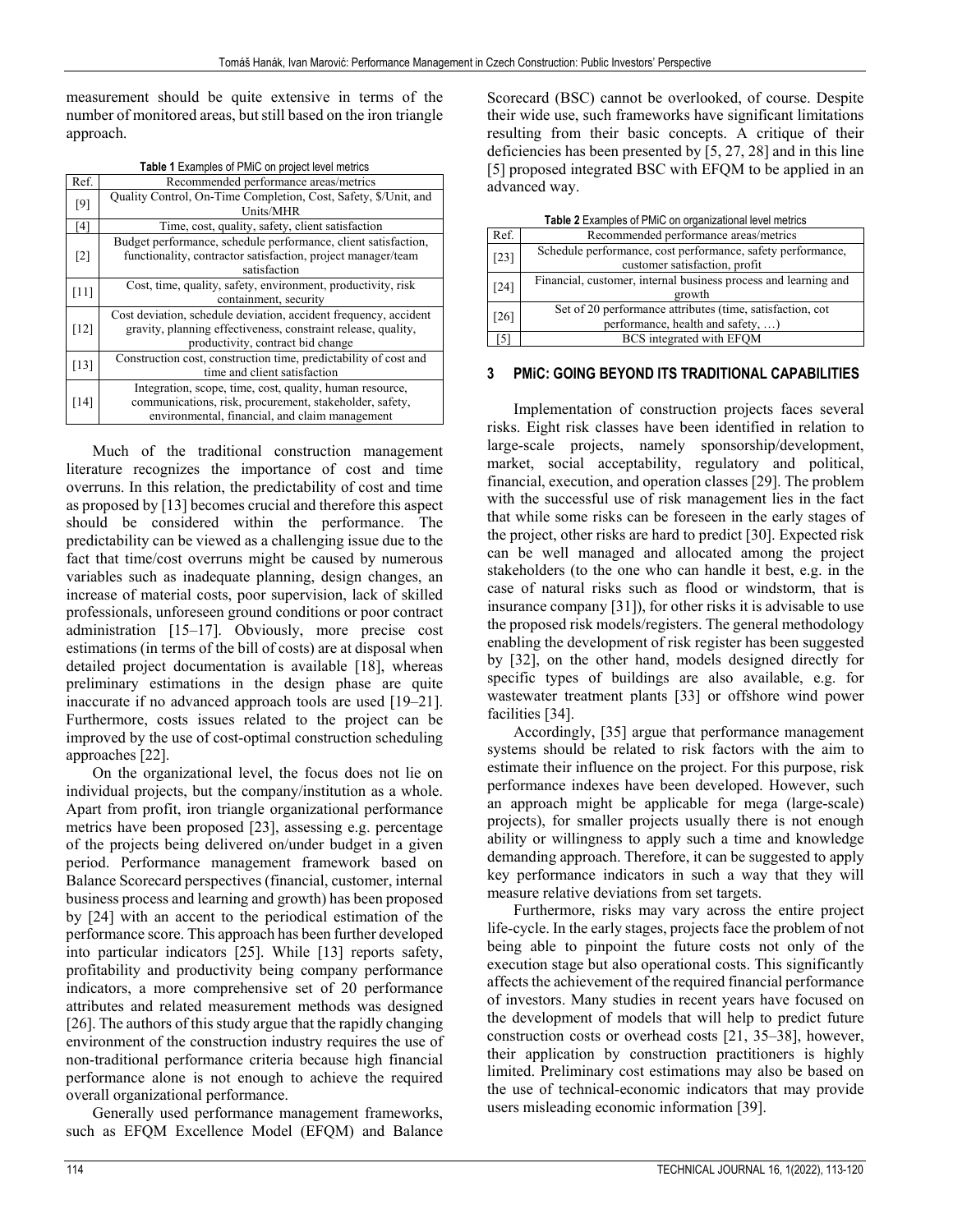As highlighted by [40], each stage of the project is equally important; that is why cost and time overruns, improper design and/or construction might be caused by carelessness during any stage. Therefore, performance management should not focus solely on the construction phase but should be involved in the project earlier, e.g. in order to monitor the ability to predict cost or time issues [11] on the required level.

The importance of the early stages of the project can be demonstrated e.g. on the procurement stage, as highlighted by [14]. This stage aims to award the contract to a capable contractor at favourable conditions inclusive of the award price. To select a capable contractor, prequalification plays an important role, however, also other aspects should be considered such as the procurement method to foster achieving project goals [41–44]. Achieving the financial performance of the project can be supported in the procurement stage by promoting the level of competition in the tender [45] as well as by considerations to use electronic reverse auctions [46–48].

Improving the ability to work better with data and make better predictions closely relates to the Construction 4.0 initiative. Applying Construction 4.0 visions to a full extent requires a significant transformation of the industry and its essence includes revolutionary approaches of digitalization and automation [49]. In this line, the development, adoption and application of Building Information Modelling (BIM) technology represent practical achievements for the industry. It should be stressed that the level of BIM adoption varies across the world, e.g. report on the UK construction industry from 2017 shows an increasing rate of 4D BIM adoption for planning projects while pointing out a time lag of 2.38-3.00 years between awareness and first use [50].

The comparison of BIM adoption rates among ten selected countries has been provided by [51] indicating that while the rate of adoption in the US, Canada and the UK is relatively high (79%, 78% and 74% respectively), for other countries such as the Czech Republic or Poland the rate of adoption is lagging behind (25% and 23% respectively). Such a smaller rate of adoption might be caused by various factors, e.g. by higher resistance to change caused by the use of national classification/cost estimation systems/software that are not fully compatible with the software used worldwide. As pointed by [52], BIM adoption is often driven by government or public agencies mandating its use. If adopted, users may benefit most from better cost estimation and control, efficient construction planning and management, and improvement in design and project quality [53].

Performance improvement should also be viewed in terms of a new concept called the Internet of Things (IoT); based on connecting devices, acquiring data and performing computational processes [54]. As an example of improvement, Aste et al. [54] state bridging the gap between predicted and measured energy performance. It is believed that the application of IoT will bring several benefits, not just time and money savings, but also improved safety and security and enhanced waste management [55]. Recent trends also push performance management systems to cope with the

Construction 5.0 dimension by adding social aspects and commitment to sustainable development goals [56].

The aspect of sustainability is recently also accented by the Covid-19 crisis in terms of ensuring sustainable supply chains providing uninterrupted supplies of construction materials to avoid unnecessary material price escalations [57]. It should be stressed that the Covid-19 pandemic has affected the construction industry to a considerable extent in many directions (e.g. immobility of the workforce, demanding requirements related to work safety, etc.) and therefore increased the uncertainty during the execution of construction projects [58, 59].

## **4 DATA AND METHODS**

In order to achieve the objectives of this paper, it was necessary to collect viewpoints of public investors on the PMiC topic regarding their opinions, practical experiences, current knowledge and future visions and expectations. Semi-structured interviews with experienced personnel of relevant public organizations in the Czech Republic have been conducted to achieve that. The semi-structured design of the interview has been judged as the most effective one because it allows to address core areas relating to the PMiC as well as to investigate prospective issues based on the experience of interviewees and the development of every single interview. In order to guide the interview properly, a set of predetermined basic questions has been created.

In total, five interviews were realized during autumn 2021, the interviewees are representing organizations operating important facilities/infrastructure such as road constructions, educational facilities, water and sewage systems, collectors and rail infrastructure. The details about respondents and organizations are given in Tab. 3.

| <b>Table 3</b> Description of respondents |                                     |                        |                                       |  |  |  |
|-------------------------------------------|-------------------------------------|------------------------|---------------------------------------|--|--|--|
| Organization                              | Position                            | Years of<br>experience | Main agenda                           |  |  |  |
| Technical<br>networks                     | Head of<br>department               | 8                      | Management of<br>collectors           |  |  |  |
| Road<br>infrastructure                    | Administrative<br>director          | 15                     | Road management<br>and maintenance    |  |  |  |
| Waterworks and<br>sewerage                | Technical director                  | 13                     | Water supply and<br>sewerage networks |  |  |  |
| Public transport<br>company               | Deputy technical<br>director        | 16                     | Rail infrastructure                   |  |  |  |
| University                                | Head of<br>investment<br>department | 8                      | Educational<br>facilities             |  |  |  |

Careful selection of appropriate respondents with longterm experience in the field (see data in Tab. 3) creates the necessary precondition for obtaining valid and representative qualitative data, its consequent analysis and finally drawing adequate conclusions. The years of interviewees' experience varies between 8 and 16 years. Furthermore, respondents represent organizations with a varied spectrum of different types of facilities/structures which makes it possible to reveal their possible specifics and on the other hand look for matching points across them.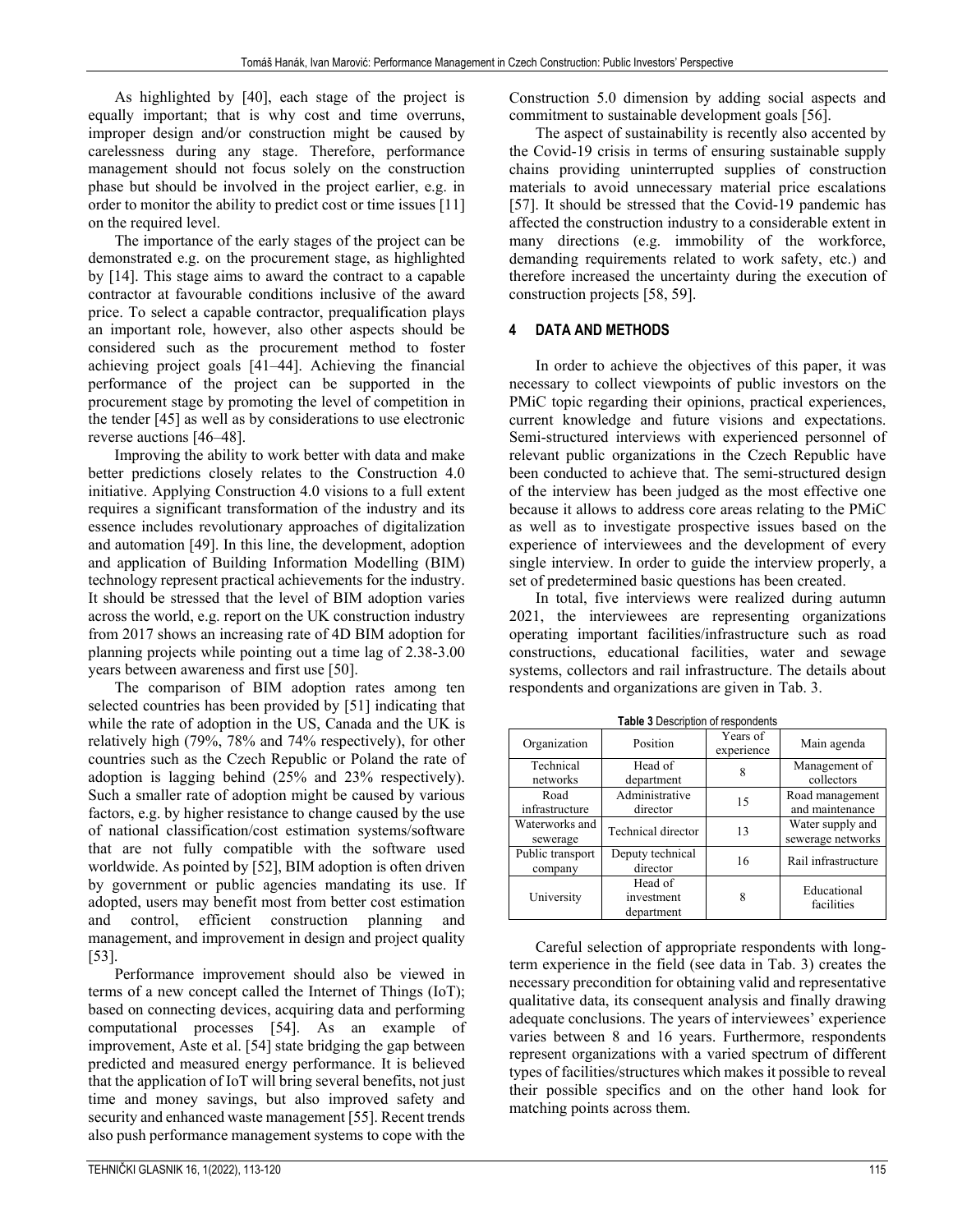### **5 RESULTS AND DISCUSSION**

#### **5.1 General View on Performance Management, Procurement and Project Success**

With regard to the general view on the performance, all of the respondents reported that no comprehensive performance management system is used in their organizations. More specifically, there are no strict requirements how to evaluate the performance of particular projects. Therefore, if a project is completed approximately within the set targets, there is no action from the investor's side. Only if a project fails in terms of its predefined targets, a more detailed response to such a case is required. As an exception, one organization applies KPIs to estimate the performance of the labour force.

The only issue that enjoys more attention is supplier evaluation usually performed due to the ISO 9001 requirements. Accordingly, metrics such as satisfaction with the delivered quality or the number of claims is evaluated. In this way, suppliers can be classified into predefined classes according to their performance. This activity usually aims to stabilize the number of suppliers and establish long-term buyer-supplier relationships, if applicable.

One respondent mentioned, that informal sharing of information and experience exists within the organization among persons responsible for construction project management. Similar sharing of information about project outputs and experiences with suppliers has been stated at the level of the association of municipal transport companies. Such informal sharing of information, experience, problemsolving and best practices represents a significant contribution to the performance improvements, however is not applied in an organized or official mode.

Regarding the awarding the contract within tenders, investors strive to ensure the selection of a capable supplier by sound qualification requirements, e.g. having licence or authorization for specific works such as mining licence, traffic construction and surveying authorization, list of reference projects or professional level of the supplier's employees (e.g. site manager or responsible project manager). Interviewees emphasized proper check of compliance with a qualification in order to exclude ineligible suppliers.

The evaluation process is based just on the lowest bid price criterion or as a combination of the lowest bid price and the duration of works (i.e. multicriteria evaluation [60]). For certain types of contracts investors prefer fast delivery, for example in the case of water supply or transport infrastructure, as longer construction time ensures related costs, e.g., for water supply replacement or ensuring and implementation of detours and alternative public transportation services). In such cases, contractors with faster delivery might be preferred even with a bit higher bid price (the weight of duration of works criterion is usually about  $20\% - 30\%$ ).

One investor has adopted an innovative and proliferating procurement method of Best Value Approach (BVA), highlighting the price/value ratio [61]. Supplier is selected based on performance and price, furthermore, BVA

minimizes the level of risk during the execution of the project. This investor noted time-consuming tender preparation within BVA and weight of price criterion being about 30% while the quality aspect is evaluated with the total weight 70% (price criterion weight is in contrast with traditional public procurement). Such an approach appears to be highly suitable from a performance management perspective, in addition, it enables to filter inexperienced tenderers well.

Regarding the project success, provided answers suggest that no consensus is reached in terms of what determines the success. While one respondent considers "all internal processes related to the project were well managed" is crucial for project success, others emphasize "no occurrence of complications during the project execution", "meeting the deadlines", "shortening the delivery period and well managed and realized coordination with other investors", "smooth handover of the executed works", and "satisfaction of the final owner or user". The list of project success criteria contains a wide spectrum of diverse items, sometimes very poorly defined, which seems to be, among other things, one of the reasons why organizations did not establish a clear performance management system.

#### **5.2 Specifics to Construction Projects, LCC & BIM**

As for the actual execution of construction works, experts stress the importance of quality tender documentation. Fewer errors in the documentation will subsequently have a positive effect on reducing the number and severity of problems during the implementation of works. Accordingly, some investors apply detailed consultation and comment on the documentation already in the phase of its creation. Such an approach contributes to the achievement of project targets both in terms of costs and time, e.g. by reducing the extent of extra-works, and thus consequently to better performance. All of the experts pointed out the need for proper supervision in order to observe the delivered quality during the execution of works (extremely important for structures to be hidden, e.g. groundworks or foundations) as well as during the takeover of the work.

Specific problems can be attributed to particular types of structures. For example, in the case of collectors, extra-works are common, as despite the thorough exploration in the form of test wells the actual condition of the subsoil is not exactly known. It is therefore essential for performance management that accurate records of the purchase and actual consumption of grouting are provided. Another challenging issue is the efficient coordination with other investors, e.g. when repairing the water supply network, it is necessary to coordinate the works, for example, with the road administrator or with the municipal transport company.

One interviewee has also mentioned the issue of slow response to changes in the project and an insufficient level of communication from the supplier's side. As such issues might negatively affect the meeting the deadline, also these kinds of "soft" aspects should be observed and evaluated. The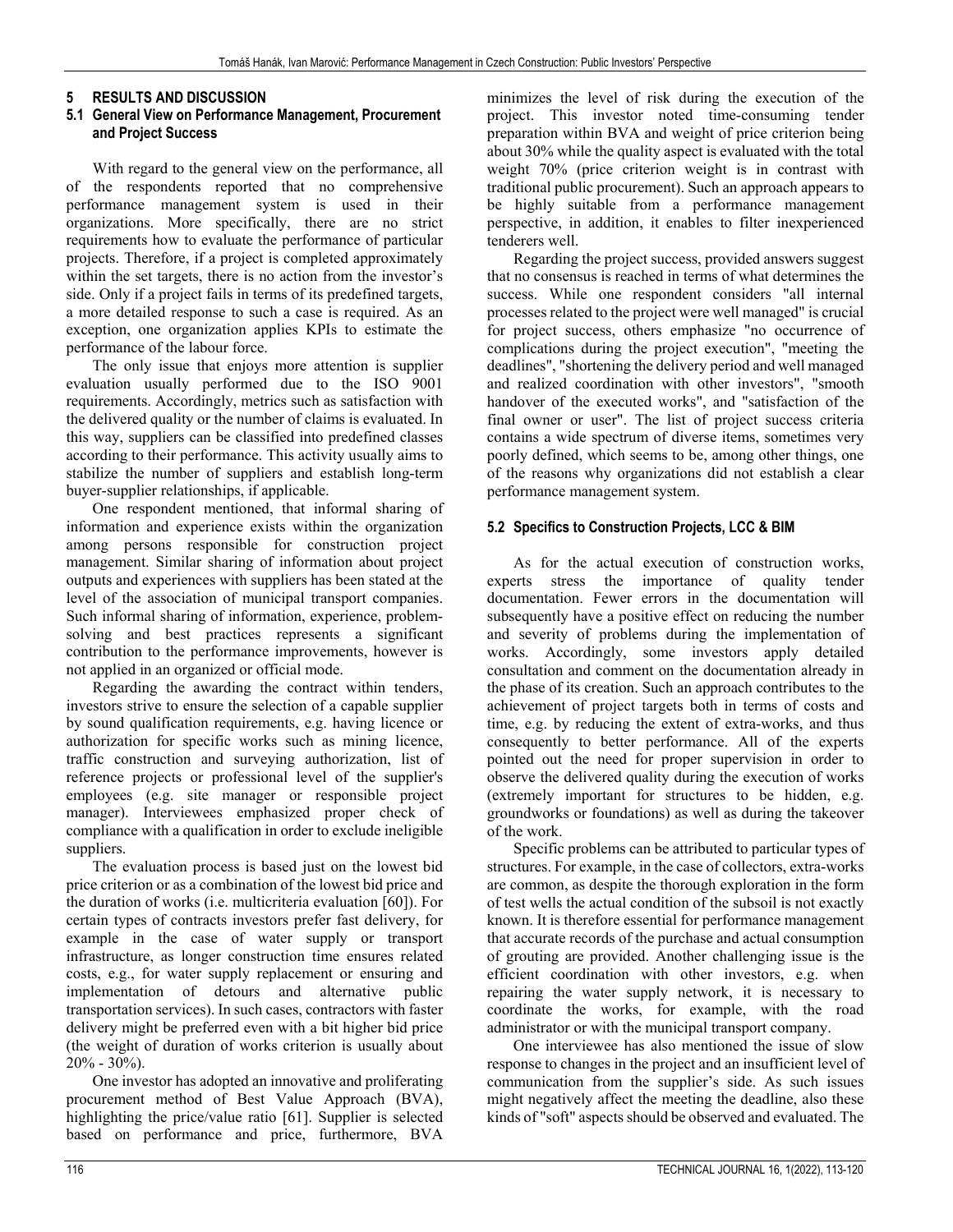site supervision is carried out by own experienced employees and/or external experts or as a combination.

The interviewed organizations are aware of the Life-Cycle Cost (LLC) importance. However, the real application of LCC approach is very limited. Generally speaking, accurate LCC values are not estimated/monitored. One interviewee mentioned, that LCC could be indirectly positively affected by BVA (higher quality of the delivery will positively result in lower repair and maintenance costs), another stated that selected technical elements with a specific service life are required when preparing tender documentation. The most comprehensive approach applies to Waterworks and Sewerage Company, as the financing plan for the renewal of this infrastructure is required by law. In this case, LCC planning is facilitated as the legislation indicates recommended values of service life of particular materials. The company applies the strategy to use materials with long service life (in order to minimize future repairs and related excavation works), that is e.g., the use of chemically resistant earthenware or concrete pipes with basalt lining in the case of sewage system.

For road infrastructure, it should be mentioned that LCC planning is well applicable in rural areas, while in urban areas is aggravated by objective facts, such as emergency interventions into the road structure in the event of a failure of the networks stored under them. Road operators set repair plans; however, these plans are usually based on limited financial conditions rather than on objective needs or LCC view. This results from the long-term underfunding of not only road infrastructure but also water infrastructure.

The attitude to the performance of completed and operated facilities/infrastructure varies according to its basic features. In the case of collectors, real-time monitoring of the conditions in the underground is needed, therefore, a system of dispatching, sensors (temperature, humidity, motion and end sensors) and regular inspections have been established. Advanced repair and maintenance services are applied by Waterworks and Sewerage Company, e.g., by the use of modern monitoring kits with satellite cameras, revision cycle every 12 years (around 100 km annually) or sewer robots. Trenchless technology allows detection of minor defects on time, therefore, repairs made by sewer robots has the character of preventing emergencies and will bring a more significant economic effect later.

The road administrator also uses modern technologies, such as identification of road defects using CCTV vehicles with systems for precise positioning or mobile application "Brňáci pro Brno", an effective tool for online reporting local defects on devices, objects and communication areas by its users. As mentioned by one interviewee, "it is not important how we get the information on road defects, it is just important to have such importation in time to create efficient repair plan". The potential for maintenance planning and evaluation is certainly not fully exploited. In the case of rail infrastructure, it applies to the frequency of grinding vehicle wheels, which is more based on financial limitations rather than economic analysis.

BIM technology is considered to be a necessity in the future, nevertheless, the current approach of individual organizations varies. One organization already have trained employees, another organization currently performs an analysis from which the concept of BIM implementation should be derived. Most of the respondents consider providing trained staff as the main challenge and at the same time expect that BIM will help them not only during the implementation of projects but especially during subsequent operation of facilities/infrastructure. Operators of the critical infrastructure tend to interconnect BIM with their current platforms, such as GIS data or dispatching visualization in future.

Sustainability issues are addressed by all the respondents at a different level with respect to their main agenda. Typically, these involve recycling requirements of the waste, ecological disposal, use of environmentally friendly materials or noise reduction. Sustainable agenda predominantly relates to the ISO 14001 adoption which can be considered and major motivating factor for environmental considerations in analyzed organizations.

## **6 CONCLUSIONS**

This study has addressed various issues related to performance management in the Czech construction industry. In particular, it analysed the public investor's point of view and revealed to which extent the performance management is actually adopted. In-depth semi-structured interviews with representatives of five important owners/operators of municipal facilities/infrastructure (water and sewage systems, collector infrastructure, road and rail network and educational facilities) have pointed to the relatively low level of performance management.

Notwithstanding the organizations making certain efforts to increase the performance, these activities are rather locally focused on the particular specifics of particular project and lack a more comprehensive and holistic approach. A positive finding resulting from this study is the use of modern equipment for monitoring structural defects or the use of robots for maintenance and repairs, however significant progress is needed especially in the LCC and BIM perspectives. Czech legislative requirements demanding the adoption of LCC for the above-the-threshold public contracts in near future as well as BIM pilot studies realization will certainly contribute to their forthcoming expansion in practice.

The main limitation of this study relates to the low number of interviewees. In order to allow the generalization of presented findings and conclusions relating to the Czech construction sector, a larger dataset is required. Further research might also extend this study to compare the level of performance management adoption and use at an international level in order to reveal progress in this area from a wider geographical perspective.

## **Acknowledgment**

We would like to thank the interviewees for their willingness to share knowledge and experience on the performance management topic. This research has been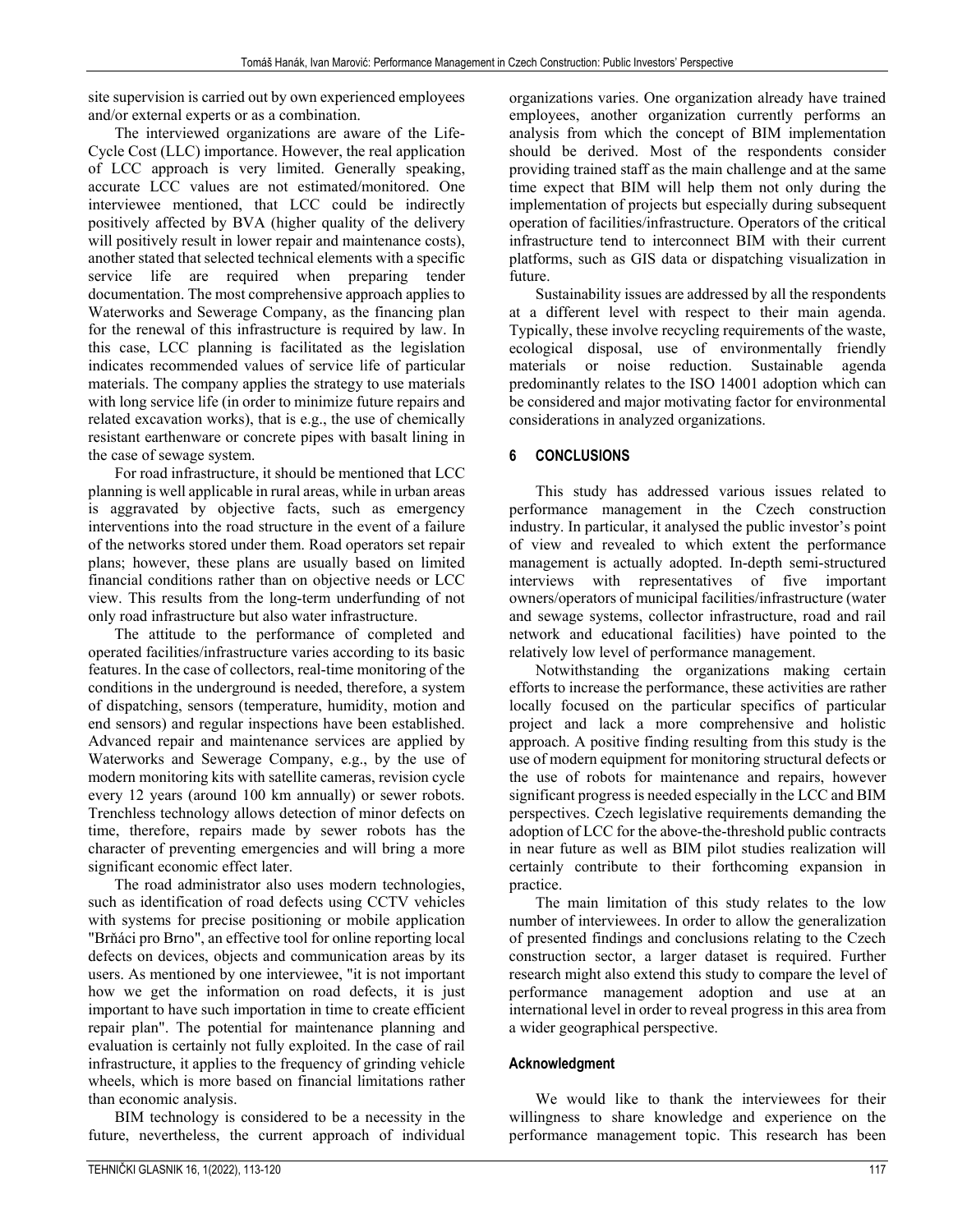supported in part by the University of Rijeka under the project number uniri-pr-tehnic-19-18 and by Brno University of Technology.

## **7 REFERENCES**

- [1] Atkinson, R. (1999). Project management: Cost, time and quality, two best guesses and a phenomenon, its time to accept other success criteria. *Int. J. Proj. Manag*, 17, 337-342. https://doi.org/10.1016/S0263-7863(98)00069-6
- [2] de Wit, A. (1988). Measurement of project success. *Int. J. Proj. Manag,* 6, 164-170. https://doi.org/10.1016/0263-7863(88)90043-9
- [3] Pollack, J., Helm, J. & Adler, D. (2018). What is the Iron Triangle, and how has it changed?. *Int. J. Manag. Proj. Bus.,* 11, 527-547. https://doi.org/10.1108/IJMPB-09-2017-0107
- [4] Demirkesen, S. & Ozorhon, B. (2017). Impact of integration construction project management performance. *Int. J. Proj. Manag.,* 35, 1639-1654. https://doi.org/10.1016/j.ijproman.2017.09.008
- [5] Vukomanovic, M. & Radujkovic, M. (2013). The balanced scorecard and EFQM working together in a performance management framework in construction industry. *J. Civ. Eng. Manag*., 19, 683-695. https://doi.org/10.3846/13923730.2013.799090
- [6] Yang, H., Yeung, J. F. Y., Chan, A. P. C. , Chiang, Y. H., & Chan, D. W. M. (2010). A critical review of performance measurement in construction. *J. Facil. Manag.,* 8, 269-284. https://doi.org/10.1108/14725961011078981
- [7] Marović, I., Car-Pušić D., & Hrvatin, Z. (2014). Establishing a Model to Evaluate Public Administration Projects, *Elektron. Časopis Građevinskog Fak. Osijek.,* 56-66. https://doi.org/10.13167/2014.8.7
- [8] Bygballe, L. E., Swärd, A. R., & Vaagaasar, A. L. (2016). Coordinating in construction projects and the emergence of synchronized readiness. *Int. J. Proj. Manag.,* 34, 1479-1492. https://doi.org/10.1016/j.ijproman.2016.08.006
- [9] Cox, R. F., Raja, Issa, R. R. A., Asce, M., & Ahrens, D. (2003). Management's Perception of Key Performance Indicators for Construction. *J. Constr. Eng. Manag.,* 129, 142-151. https://doi.org/10.1061/(asce)0733-9364(2003)129:2(142)
- [10] Mladenovic, G., Vajdic, N., Wündsch, B. & Temeljotov-Salaj A. (2013). Use of key performance indicators for PPP transport projects to meet stakeholders' performance objectives, *Built Environ. Proj. Asset Manag.,* 3, 228-249. https://doi.org/10.1108/BEPAM-05-2012-0026
- [11] Cha, H. S. & Kim, C. K. (2011). Quantitative approach for project performance measurement on building construction in South Korea. *KSCE J. Civ. Eng.,* 15, 1319-1328. https://doi.org/10.1007/s12205-011-1323-5
- [12] Castillo, T., Alarcón, L. F., & Pellicer E. (2018). Finding Differences among Construction Companies' Management Practices and Their Relation to Project Performance. *J. Manag. Eng.,* 34, 05018003. https://doi.org/10.1061/(ASCE)ME.1943-5479.0000606
- [13] Skibniewski, M. J. & Ghosh, S. (2009). Determination of Key Performance Indicators with Enterprise Resource Planning Systems in Engineering Construction Firms. *J. Constr. Eng. Manag.,* 135, 965-978.

https://doi.org/10.1061/(ASCE)0733-9364(2009)135:10(965)

- [14] Project Management Institute, A Guide to the Project Management Body of Knowledge, 2013.
- [15] Asiedu, R.O., Adaku, E., & Owusu-Manu, D.-G. (2017). Beyond the causes, *Constr. Innov.,* 17, 363-380. https://doi.org/10.1108/CI-01-2016-0003
- [16] Kaming, P. F., Olomolaiye, P. O., Holt, G. D., & Harris, F. C. (1997). Factors influencing construction time and cost overruns on high-rise projects in Indonesia. *Constr. Manag. Econ.,* 15, 83-94. https://doi.org/10.1080/014461997373132
- [17] Sharma, S. & Gupta, A. K. (2021). Analysis of Factors Affecting Cost and Time Overruns in Construction Projects. In: Kumar Shukla, S., Raman, S. N., Bhattacharjee, B., & Bhattacharjee, J. (eds): Advances in Geotechnics and Structural Engineering. *Lecture Notes in Civil Engineering, 143*, 55-63, Springer, Singapore. https://doi.org/10.1007/978-981-33-6969-6\_6
- [18] Plebankiewicz, E., Leśniak, A., Hromádka, V., Vítková, E., & Kocourková, G. (2016). Estimating the value of public construction works in Poland and the Czech Republic. *Sci. Rev. Eng. Environ. Sci.,* 25, 206-219.
- [19] Kim, S. & Shim, J. H. (2014). Combining case-based reasoning with genetic algorithm optimization for preliminary cost estimation in construction industry. *Can. J. Civ. Eng.,* 41, 65- 73. https://doi.org/10.1139/cjce-2013-0223
- [20] Meharie, M. G., Gariy, Z. C. A., Ndisya Mutuku, R. N., & Mengesha, W. J. (2019). An Effective Approach to Input Variable Selection for Preliminary Cost Estimation of Construction Projects. *Adv. Civ. Eng. 2019*, 1-14. https://doi.org/10.1155/2019/4092549
- [21] Car-Pušić, D., Marović, I., Mlađen, M., & Tijanić, K. (2020). Predicting buildings construction cost overruns on the basis of cost overruns structure. *Przegląd Nauk. Inżynieria i Kształtowanie Środowiska*., 29, 366-376. https://doi.org/10.22630/PNIKS.2020.29.3.31
- [22] Dasović, B. & Klanšek, U. (2021). Integration of Mixed-Integer Nonlinear Program and Project Management Tool to Support Sustainable Cost-Optimal Construction Scheduling. *Sustainability*., 13.

https://doi.org/https://doi.org/10.3390/su132112173

- [23] El-Mashaleh, M. S., Edward Minchin, R., & O'Brien, W. J. (2007). Management of Construction Firm Performance Using Benchmarking. *J. Manag. Eng.*, 23, 10-17. https://doi.org/10.1061/(asce)0742-597x(2007)23:1(10)
- [24] Ilhan, Y., Kyungrai, K., Youngsoo, J., & Sangyoon, C. (2007). Comparable Performance Measurement System for Construction Companies. *J. Manag. Eng.,* 23, 131-139. https://doi.org/10.1061/ASCE0742-597X200723:3131
- [25] Kim, D., Oh, W., Yun, J., Youn, J., Do, S., & Lee, D. (2021). Development of key performance indicators for measuring the management performance of small construction firms in Korea, *Sustain.,* 13. https://doi.org/10.3390/su13116166
- [26] Tripathi, K. K. & Jha K. N. (2018). An Empirical Study on Performance Measurement Factors for Construction Organizations, *KSCE J. Civ. Eng.,* 22, 1052-1066. https://doi.org/10.1007/s12205-017-1892-z
- [27] Bassioni, H. A., Price, A. D. F., & Hassan, T. M. (2004). Performance Measurement in Construction. *Journal of Management in Engineering, 20*(2). https://doi.org/10.1061/(ASCE)0742-597X(2004)20:2(42)
- [28] Dror, S. (2008). The Balanced Scorecard versus quality award models as strategic frameworks. *Total Qual. Manag. Bus. Excell.,* 19, 583-593. https://doi.org/10.1080/14783360802024366
- [29] Floricel, S. & Miller, R. (2001). Strategizing for anticipated risks and turbulence in large-scale engineering projects. *Int. J. Proj. Manag.*,19, 445-455. https://doi.org/10.1016/S0263-7863(01)00047-3
- [30] Osipova, E. & Eriksson, P. E. (2013). Balancing control and flexibility in joint risk management: Lessons learned from two construction projects. *Int. J. Proj. Manag.*, 31, 391-399. https://doi.org/10.1016/j.ijproman.2012.09.007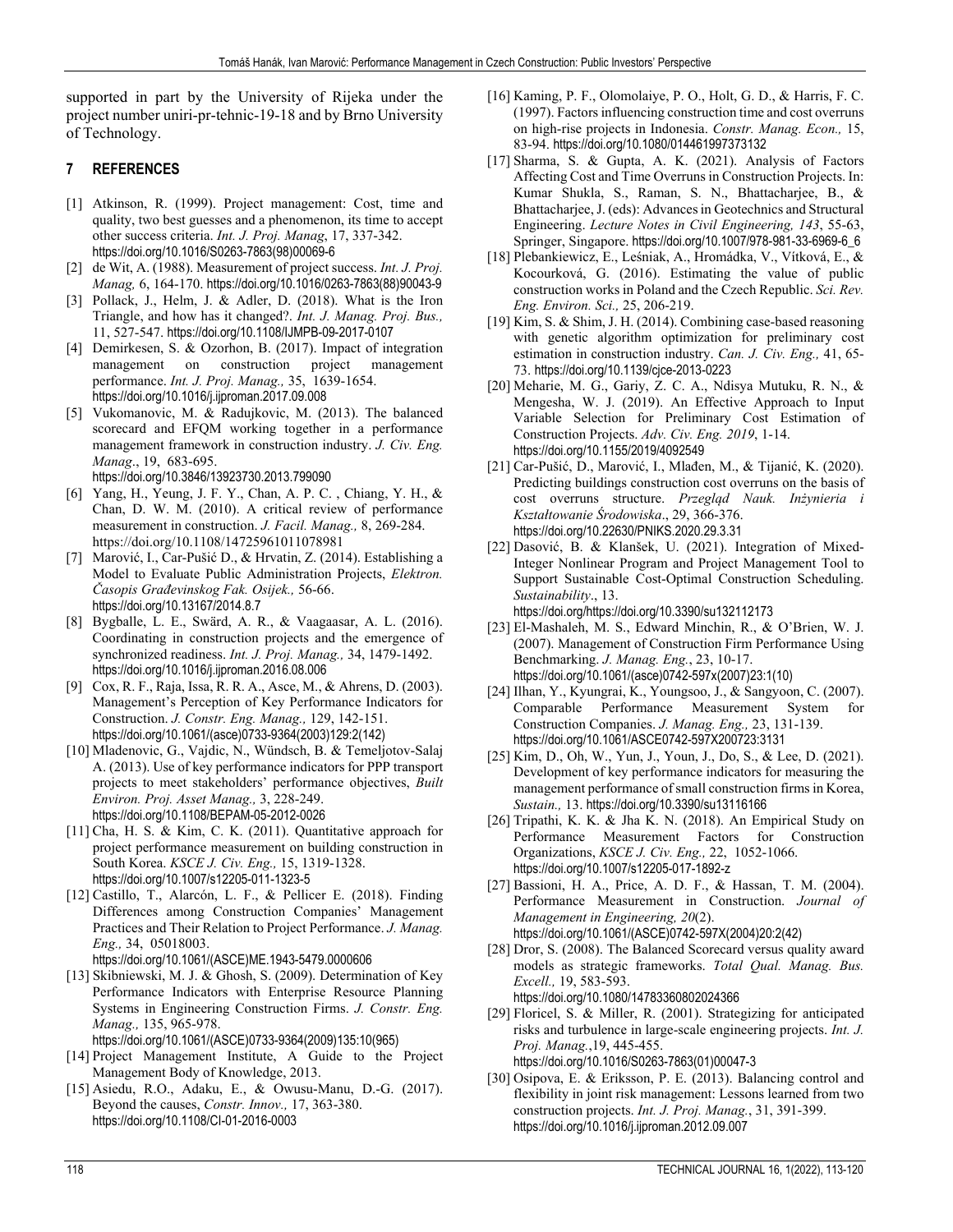- [31] Hanak, T. & Korytarova J. (2014). Risk zoning in the context of insurance: Comparison of flood, snow load, windstorm and hailstorm. *Istraz. i Proj. Za Privredu.*, 12, 137-144. https://doi.org/10.5937/jaes12-6098
- [32] Radujkovic, M., Vukomanovic, M., & Burcar Dunovic, I. (2013). Risk register developement and implementation for construction projects. *J. Croat. Assoc. Civ. Eng.,* 65, 23-35. https://doi.org/10.14256/JCE.722.2012
- [33] Topalić Marković, J., Mučenski, V., Savić, D., Velkovski, T., Peško, I., & Tomaš, L. (2020). Risk Assessment Model for Planning and Design Processes of Wastewater Treatment Plants. *Period. Polytech. Civ. Eng.*. https://doi.org/10.3311/PPci.16740
- [34] Chou, J.-S., Liao, P.-C., & Yeh, C.-D. (2021). Risk Analysis and Management of Construction and Operations in Offshore Wind Power Project. *Sustainability*., 13, 7473. https://doi.org/10.3390/su13137473
- [35] Kim, K. J. & Kim, K. (2010). Preliminary Cost Estimation Model Using Case-Based Reasoning and Genetic Algorithms. *J. Comput. Civ. Eng.,* 24, 499-505. https://doi.org/10.1061/(ASCE)CP.1943-5487.0000054
- [36] Leśniak, A. & Juszczyk, M. (2018). Prediction of site overhead costs with the use of artificial neural network based model. *Arch. Civ. Mech. Eng.*, 18, 973-982. https://doi.org/10.1016/j.acme.2018.01.014
- [37] Petroutsatou, K., Georgopoulos, E., Lambropoulos, S., & Pantouvakis, J. P. (2012). Early Cost Estimating of Road Tunnel Construction Using Neural Networks. *J. Constr. Eng. Manag.,* 138, 679-687. https://doi.org/10.1061/(ASCE)CO.1943-7862.0000479
- [38] Petrusheva, S., Car-Pušić, D., & Zileska-Pancovska, V. (2019) Support Vector Machine Based Hybrid Model for Prediction of Road Structures Construction Costs, in: *IOP Conf. Ser. Earth Environ. Sci.*, 2019.

https://doi.org/10.1088/1755-1315/222/1/012010

- [39] Hanak, T., Hrstka, L., Tuscher, M., & Biolek, V. (2020). Estimation of Sport Facilities by Means of Technical-Economic Indicator. *Open Eng.*, 10, 477-483. https://doi.org/10.1515/eng-2020-0062
- [40] Chou, J.-S. (2011). Cost simulation in an item-based project involving construction engineering and management. *Int. J. Proj. Manag.,* 29, 706-717.
	- https://doi.org/10.1016/j.ijproman.2010.07.010
- [41] Alleman, D., Antoine, A., Gransberg, D. D., & Molenaar K. R. (2017). Comparison of Qualifications-Based Selection and Best-Value Procurement for Construction Manager–General Contractor Highway Construction. *Transp. Res. Rec. J. Transp. Res. Board.,* 2630, 59-67. https://doi.org/10.3141/2630-08
- [42] Amiri, O., Rahimi, M., Ayazi, A., & Khazaeni, G. (2021). Multi-criteria decision-making model for EPC contractor prequalification: a hybrid approach. *Int. J. Build. Pathol. Adapt. ahead-of-p*. https://doi.org/10.1108/IJBPA-06-2021-0082
- [43] Cheng, E. W. L., Ryan, N., & Kelly, S. (2012). Exploring the perceived influence of safety management practices on project performance in the construction industry. *Saf. Sci.,* 50, 363- 369. https://doi.org/10.1016/j.ssci.2011.09.016
- [44] Love, P. E. D. (2002). Influence of Project Type and Procurement Method on Rework Costs in Building Construction Projects. *J. Constr. Eng. Manag.,* 128, 18-29. https://doi.org/10.1061/(ASCE)0733-9364(2002)128:1(18)
- [45] Hanák, T. & Muchová, P. (2015). Impact of Competition on Prices in Public Sector Procurement. *Procedia Comput. Sci.,* 64, 729-735. https://doi.org/10.1016/j.procs.2015.08.601
- [46] Delina, R., Senderakova, L. Olejarova, R., & Macik, M. (2019). An empirical study on the impact of new participants

on final price savings and process of electronic reverse auctions. *The 42nd IEEE Int. Conv. Inf. Commun. Technol. Electron. Microelectron.*, 1256-1260. https://doi.org/10.23919/MIPRO.2019.8757191

- [47] Emiliani, M. L. & Stec, D. J. (2002). Realizing savings from online reverse auctions. *Supply Chain Manag. An Int. J.,* 7, 12- 23. https://doi.org/10.1108/13598540210414355
- [48] Hanák, T., Marović, I., & Jajac, N. (2020). Challenges of Electronic Reverse Auctions in Construction Industry—A Review. *Economies*., 8, 13. https://doi.org/10.3390/economies8010013
- [49] García de Soto, B., Agustí-Juan, I., Joss, S., & Hunhevicz, J. (2019). Implications of Construction 4.0 to the workforce and organizational structures. *Int. J. Constr. Manag.* 1-13. https://doi.org/10.1080/15623599.2019.1616414
- [50] Gledson, B. J. & Greenwood, D. (2017). The adoption of 4D BIM in the UK construction industry: an innovation diffusion approach. *Eng. Constr. Archit. Manag.,* 24, 950-967. https://doi.org/10.1108/ECAM-03-2016-0066
- [51] Ullah, K., Lill, I., & Witt, E. (2019). An Overview of BIM Adoption in the Construction Industry: Benefits and Barriers. *The 10th Nordic Conference on Construction Economics and Organization*, 297-303. https://doi.org/10.1108/S2516-285320190000002052
- [52] Gurevich, U. & Sacks, R. (2020). Longitudinal Study of BIM Adoption by Public Construction Clients. *J. Manag. Eng.,* 36, 05020008. https://doi.org/10.1061/(ASCE)ME.1943-5479.0000797
- [53] Chan, D. W. M., Olawumi, T. O., & Ho, A. M. L. (2019). Perceived benefits of and barriers to Building Information Modelling (BIM) implementation in construction: The case of Hong Kong. *J. Build. Eng.*, 25, 100764. https://doi.org/10.1016/j.jobe.2019.100764
- [54] Aste, N., Manfren, M., & Marenzi, G. (2017). Building Automation and Control Systems and performance optimization: A framework for analysis. *Renew. Sustain. Energy Rev.*, 75, 313-330. https://doi.org/10.1016/j.rser.2016.10.072
- [55] Oke, A. E., Arowoiya, V. A., & Akomolafe, O. T. (2020). Influence of the Internet of Things' application on construction project performance. *Int. J. Constr. Manag.,* 1-11. https://doi.org/10.1080/15623599.2020.1807731
- [56] Albertini, F., Gomes, L. P., Grondona, A. E. B., & Caetano, M. O. (2021). Assessment of environmental performance in building construction sites: Data envelopment analysis and Tobit model approach. *J. Build. Eng.,* 44, 102994. https://doi.org/10.1016/j.jobe.2021.102994
- [57] Alsharef, A. Banerjee, S., Uddin, S. M. J., Albert, A., & Jaselskis, E. (2021). Early impacts of the COVID-19 pandemic on the United States construction industry. *Int. J. Environ. Res. Public Health.,* 18, 1-21. https://doi.org/10.3390/ijerph18041559
- [58] Biswas, A., Ghosh, A., Kar, A., Mondal, T., Ghosh, B., & Bardhan, P. K. (2021). The impact of COVID-19 in the construction sector and its remedial measures. *J. Phys. Conf. Ser.,* 1797. https://doi.org/10.1088/1742-6596/1797/1/012054
- [59] Majumder, S. & Biswas, D. (2021). COVID-19 Impacts Construction Industry: Now, then and Future. In: Santosh K., Joshi A. (eds) COVID-19: Prediction, Decision-Making, and its Impacts. *Lecture Notes on Data Engineering and Communications Technologies, vol 60*. Springer, Singapore.. https://doi.org/10.1007/978-981-15-9682-7\_13
- [60] Marović, I., Perić, M., & Hanak, T. (2021). A Multi-Criteria Decision Support Concept for Selecting the Optimal Contractor. *Appl. Sci.*, 11, 1660. https://doi.org/10.3390/app11041660